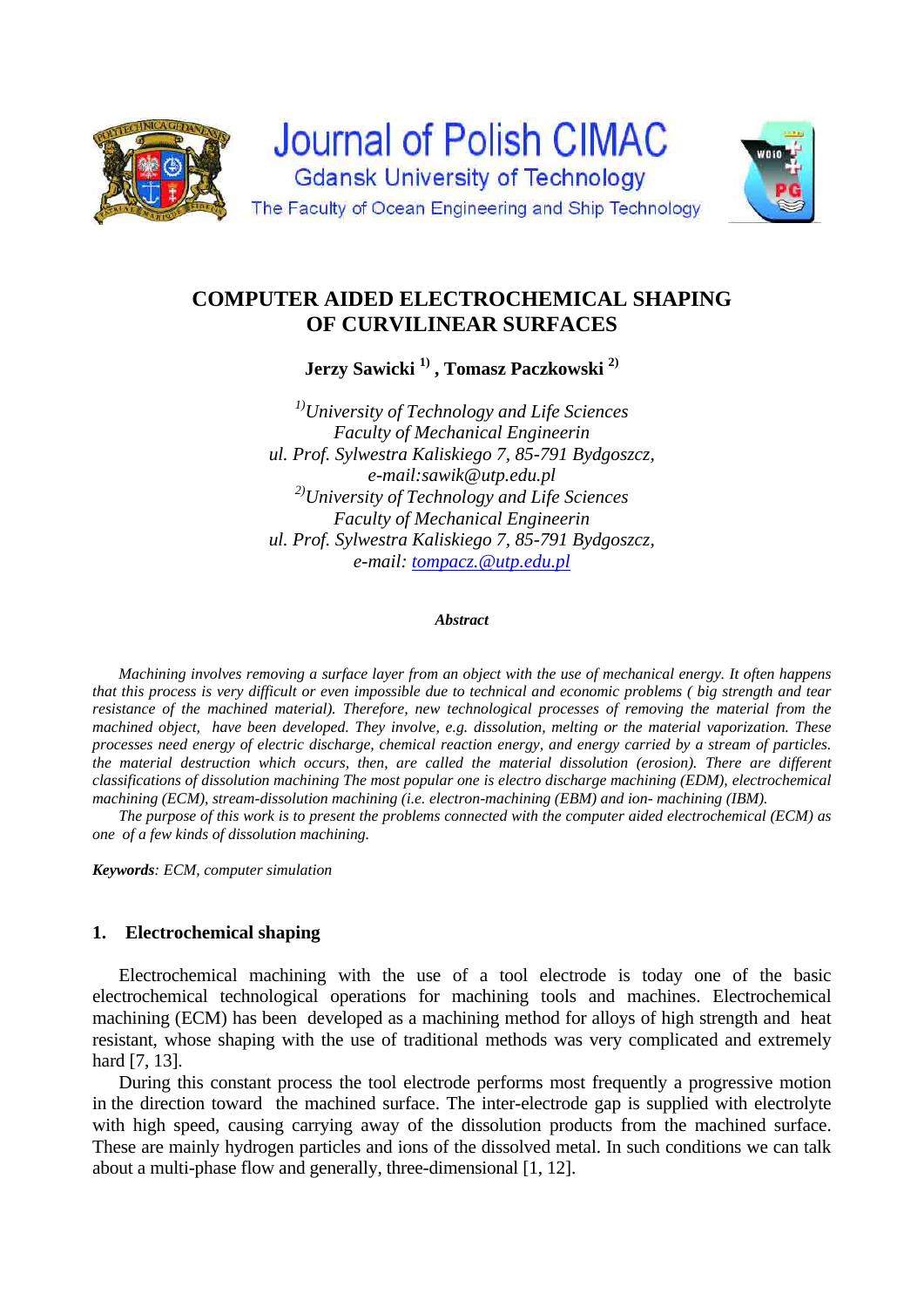The flow hydrodynamic parameters and the medium properties determine the processes of mass, energy, momentum and energy exchange in the inter-electrode gap. Properly chosen they prevent from formation of cavitation zones, critical flow, circulation, excessive increase of the electrolyte temperature and void fraction of the gas [3, 11, 14].

 The above mentioned processes have a significant influence on the electrochemical dissolution velocity and usability of the dissolved surface.

 The following tasks should be dealt with during the design of the technological machining process [2, 4, 5, 6]:

- choice of ECM process conditions (electrolyte composition, machining parameters, technological requirements),
- design of the tool-electrode.
- analysis of the machining process accuracy.

 It should be noted that the listed tasks are closely related to each other, and their solution is connected with prediction in time of the machined surface shape evolution, i.e. anode.

The choice of ECM process conditions is concerned with:

- material and the kind of semi-product, (dimensions defining allowance, shape),
- requirements concerning accuracy,
- requirements concerning the top surface,
- technical-economic requirements ( work consumptions, cost and energy consumption)
- requirements concerning the type of the cutting machine e, (type of driving machine, supplied current , the electrolyte flow pressure, range of electrical intensity control and voltage, efficiency control, range of the feed rate, the working size of the chamber, kind of control, temperature regulation, the tool machine stiffness, etc.),
- choice of electrolyte,
- choice of machining parameters,

Design of the tool electrode involves:

- determination of the working part profile,
- arrangement of the electrolyte inlets and outlets from the inter electrode area),
- construction of the electrode (e.g. folding, all in one piece),
- technical conditions (material, accuracy, smoothness).

It also significant to predict whether the final shape of the machined object can be obtained in the final or temporary state.

 Looking for the proper shape of the electrode involves a necessity of determination of physicalchemical conditions occurring in the inter-electrode gap. These conditions depend on ECM machining parameters.

 Therefore, designing tools (tool electrode) is connected with active control of the criteria restricting ECM conditions. If the accepted conditions do not yield the expected final effect, a correction of accepted quantities of ECM parameters is carried out (working voltage, the pressure of progressive motion etc.)

 The process of tool designing is connected with an analysis of electrochemical shaping which covers:

- determination of the influence of the main factors on the shaping and dimensional inaccuracy,
- determination of permitted changes of parameters (ECM parameters allowance).

## **2. Modeling of the shaping electrochemical machining process**

The process of ECM electrochemical machining treated as a series of simplifications is shown in Fig. 1. The real object is replaced with a physical model, in the first stage. This model is a certain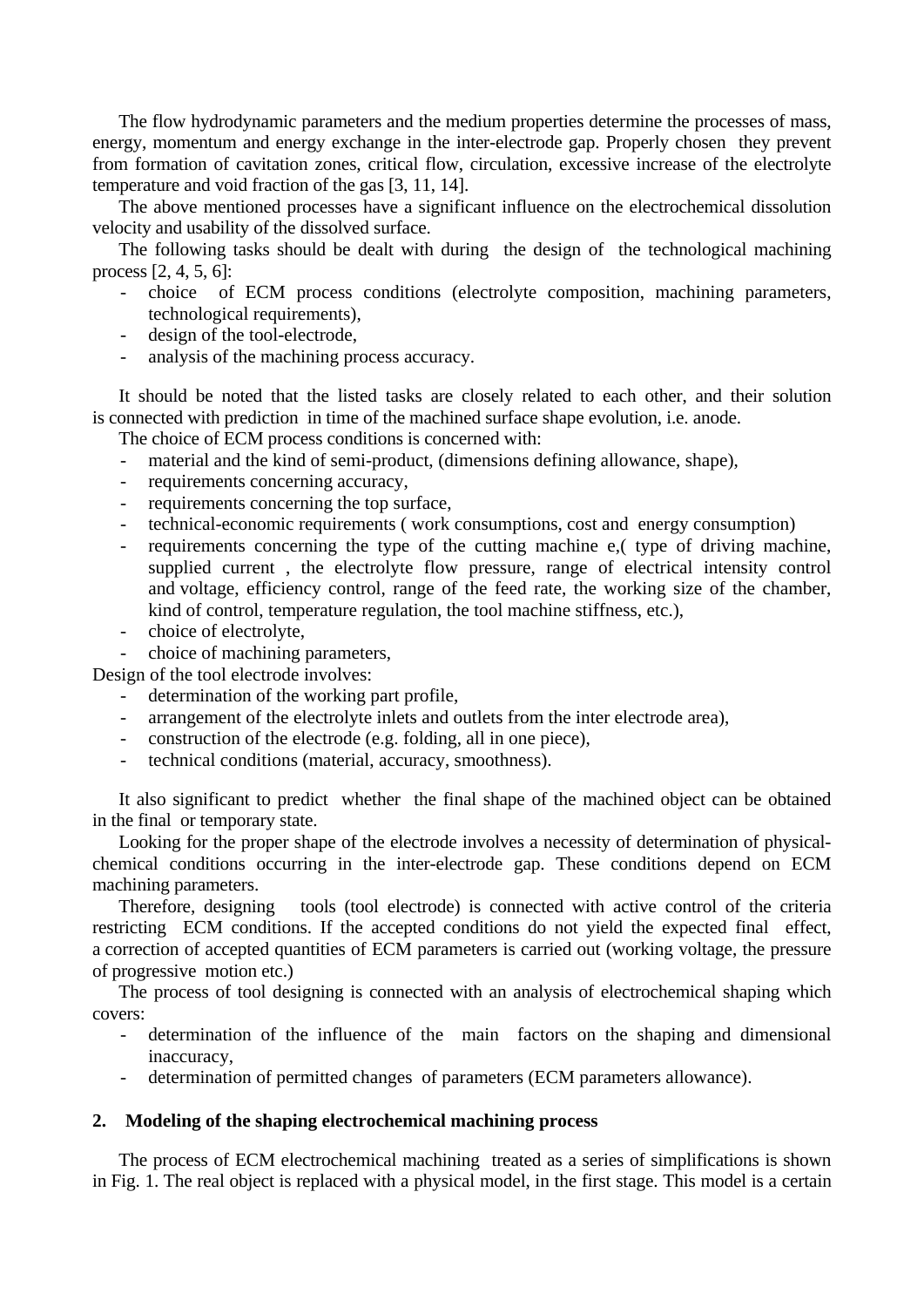simplification of the real object but with maintenance of its significant features. The model can have a different degree of simplification. Complications of the model can lead to complication of the equations which describe it. Choice of the right physical model providing sufficient computing accuracy requires long experience.

 Mathematical model as a system, most often of integral differential equations, describes the real model resulting from the physical one, always, in some approximation.

 On the basis of the mathematical model and data resulting from the physical model there emerges a given computational algorithm, whose result is computer program in a given programming language.



*Fig. 1. Mathematical modeling algorithm* 

In order to carry out the algorithm (Fig. 1) it is necessary to define conditions of the electrochemical machining.

 The electrochemical machining conditions are described by means of the following data [7, 13]: - kind of electrolyte (chemical composition) and its properties:

- $\kappa_0$  electrolyte conductivity,
- $\alpha$  temperature coefficient of the electrolyte electrical conductivity,
- $\rho_e$ ,  $\rho_H$  electrolyte density, hydrogen,
- $c_p$  electrolyte specific heat,
- $\mu_e$ ,  $\mu_H$  dynamic viscosity coefficient of the electrolyte and hydrogen,
- $\eta$ <sub>H</sub> electrochemical equivalent of hydrogen,
- $k<sub>H</sub>$  current dissolution efficiency,
- $\beta$  void fraction,
- *p<sub>H</sub>* pressure of hydrogen,
- $v_r, v_v$  velocity,

*T<sub>i</sub>* - temperature of the electrolyte on the inlet.

- the machined material ( chemical composition),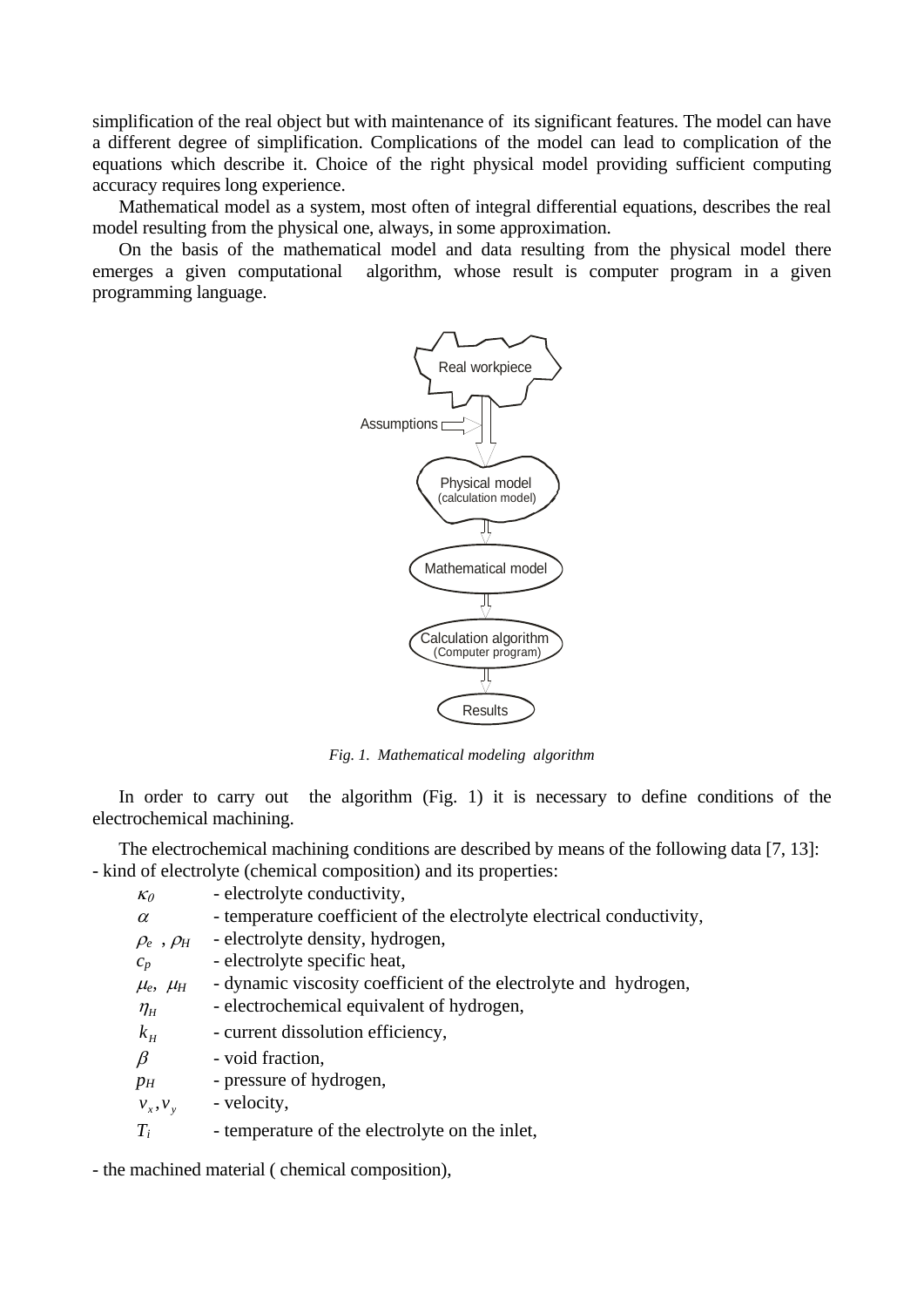- the machining parameters:

| - feed rate of the tool electrode,<br>$v_f$ |  |
|---------------------------------------------|--|
|---------------------------------------------|--|

- *U* working voltage between the electrodes,
- $p_w$  the electrolyte pressure on the inlet to the inter-electrode gap,
- $p<sub>z</sub>$  the electrolyte pressure on the outlet to the inter-electrode gap,
- *Qv*  volume stream,

- characteristics of the electrochemical system: cathode-electrolyte-anode:

| $k\nu$          | - coefficient of electrochemical machinability,                           |
|-----------------|---------------------------------------------------------------------------|
| $E_a - E_k$     | - fall of the potential in near electrode layers,                         |
| $\chi_i$        | - coordinate of the inter-electrode gap beginning,                        |
| $\chi_{\alpha}$ | - coordinate of the inter-electrode gap,                                  |
|                 | $\alpha$ and $\alpha$ and $\alpha$ and $\alpha$ and $\alpha$ and $\alpha$ |

*T*<sub>0</sub> - the temperature of electrodes,

 Modeling of ECM machining involves predicting the machined surface shape evolution in time, changes of the inter-electrode gap thickness and distributions of physical-chemical conditions in the machining area, such as: distribution of static pressure, the electrolyte flow velocity, temperature, and void structure.

 General differential equation describing evolution of the machined surface shape, in result of anode dissolution, according to the ECM dissolution theory, has the form [5, 11].

$$
\frac{\partial F}{\partial t} + k_v \vec{j}_A \nabla F = 0 \tag{1}
$$

with the initial condition  $F(x, y, 0) = F_0$ 

where:

| $j_A = j(X_A, Y_A, t)$ | - current density distribution on the machined surface |
|------------------------|--------------------------------------------------------|
| $k_{v}$                | - is equal to volume of the material removed by anode  |
|                        | dissolution during flow of a unit electrical load      |
| $F_0(x, y) = 0$        | - equation describing the machined output surface      |
| $F(x, y, t) = 0$       | - equation describing the anode surface in time t      |

Current density on the anode is expressed in the following way [4, 5]:

$$
j_A = \kappa_0 \Phi_{TG}^{-1} \frac{U - E}{h}
$$
 (2)

Function  $\Phi_{TG}$  describes the influence of conductivity change inside the inter-electrode gap and is determined from the balance of voltage fall along the way.

$$
\varPhi_{TG} = \frac{1}{h} \left[ \int_0^h \frac{dy}{\left(1 + \alpha (T - T_0)\right)\left(1 - \beta\right)^{3/2}} \right] \tag{3}
$$

In order to finish the equations system describing electrochemical shaping it is necessary to determine temperature distributions and void fraction. It is connected with solution of an integral differential equations system describing the electrolyte flow through the inter-electrode gap. Equations governing the flow movement through the inter-electrode gap result from basic principles of conservation, i.e. principles of mass, current, momentum and energy conservation. In literature we can find approaches to the subject in one dimensional terms, [2, 4, 5], two-dimensional terms [6], [8]. Differences between solutions result from simplification assumptions and mathematical methods used for solution of the above problem.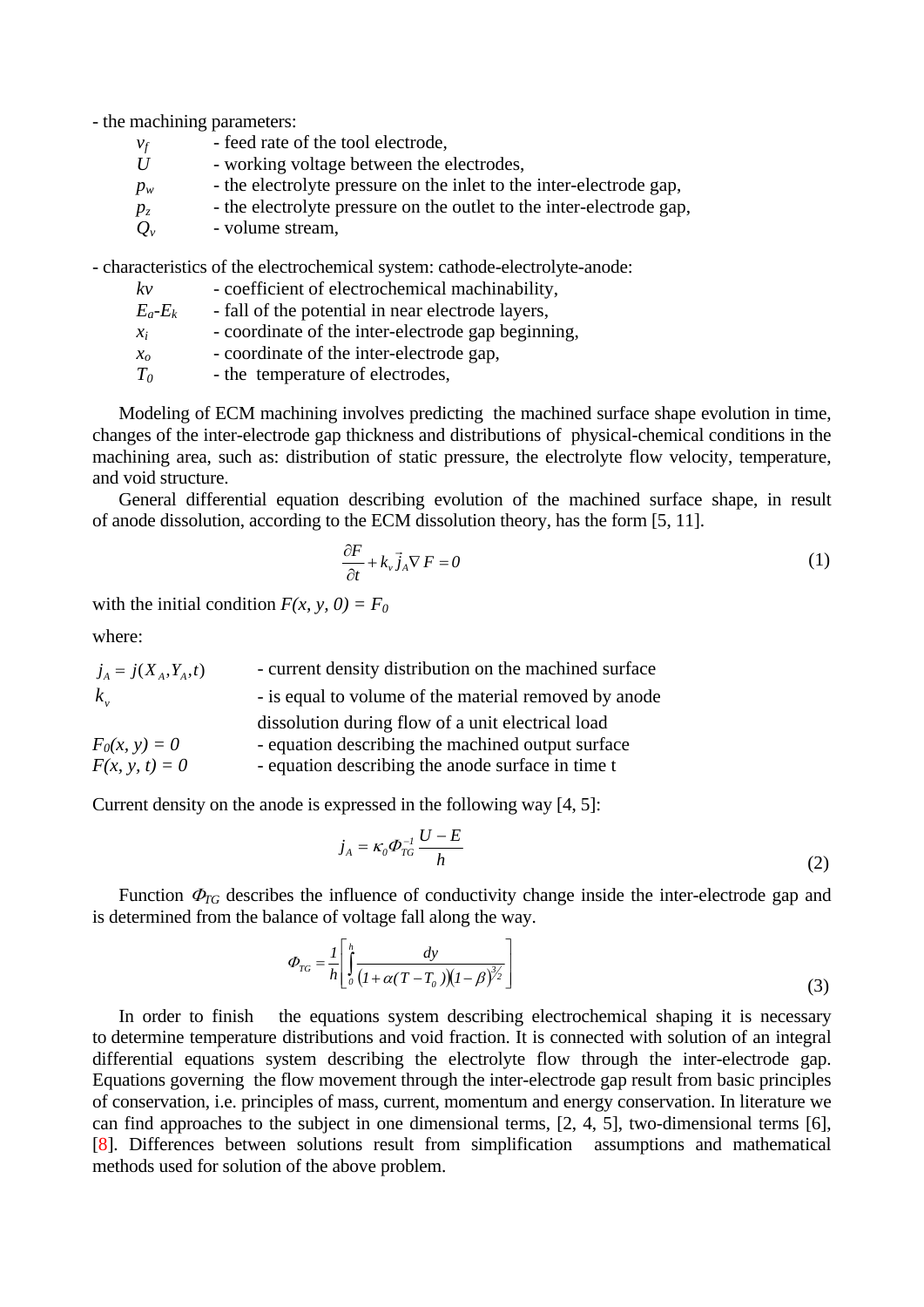For the purpose of predicting the tool electrode shape, an analysis is performed which is called a reverse issue.

 The reverse issue, in electrochemical machining, whose aim is to obtain the proper shape of the tool electrode ER consists in comparing the results of simulation of the machined object shape evolution with the i-th iteration of the final shape [4, 5].

 After performing simulation computing the distribution of ∆F shape deflections from the expected shape is defined [2, 4, 5]:

$$
\Delta \vec{F} = \vec{F}_i - F \tag{5}
$$

then, the shape of tool-electrode is corrected by moving its profile points in the proper direction(Fig.2):

$$
\Delta h = \alpha \Delta \tilde{F}
$$
 (5)

here:  $\alpha$  – is a coefficient conditioning velocity of the iteration process convergence.



*Fig.2. Scheme of the tool electrode correction* 

#### **3. Algorithm of the shaping machining process computer simulation**

 Computer simulation is carried out with the use of successive approximation method [6, 14] regardless of the methods used for the solution of equation system which describe the flow hydrodynamics and they result from the principles of mass, momentum energy conservation.

 Simulation of the machined object shape evolution is based on a method of, the so called, time steps. This means that equation (1) is approximated by differential quotient. The end of the simulation process takes place with practical stabilization of the ECM process In the stable state there follows stabilization of the inter-electrode gap thickness distribution and the physical flow field, as well as the medium properties in the gap.

 The course of computer simulation of the shaping machining have been presented in the form of an algorithm [8, 9, 10] (Fig3).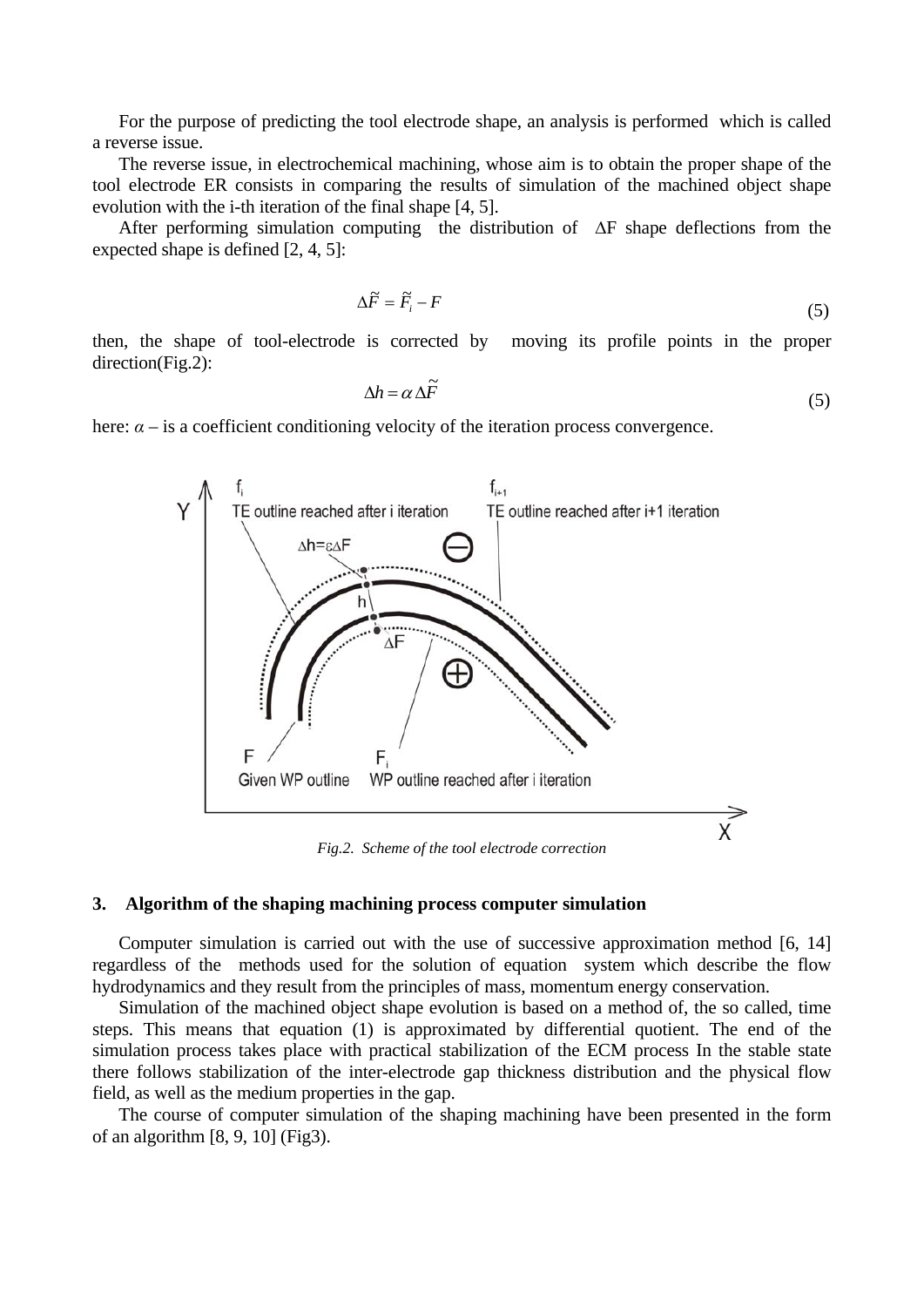

*Fig.3. Algorithm of computer iteration* 

## **4. Conclusions**

 Modern design of tools for electrochemical machining, especially, tools for the shaping machining, involves the necessity of making the right choice of ECM process conditions (electrolyte composition, machining parameters, technological requirements), as well as of determination of the tool geometry, best, by performing computer simulation, respecting all the factors which determine accuracy of the machining process.

## **References**

[1] Alkire. R., Bergh. T., Sani. R. L*., Predicting electrode shape change with use of finite*